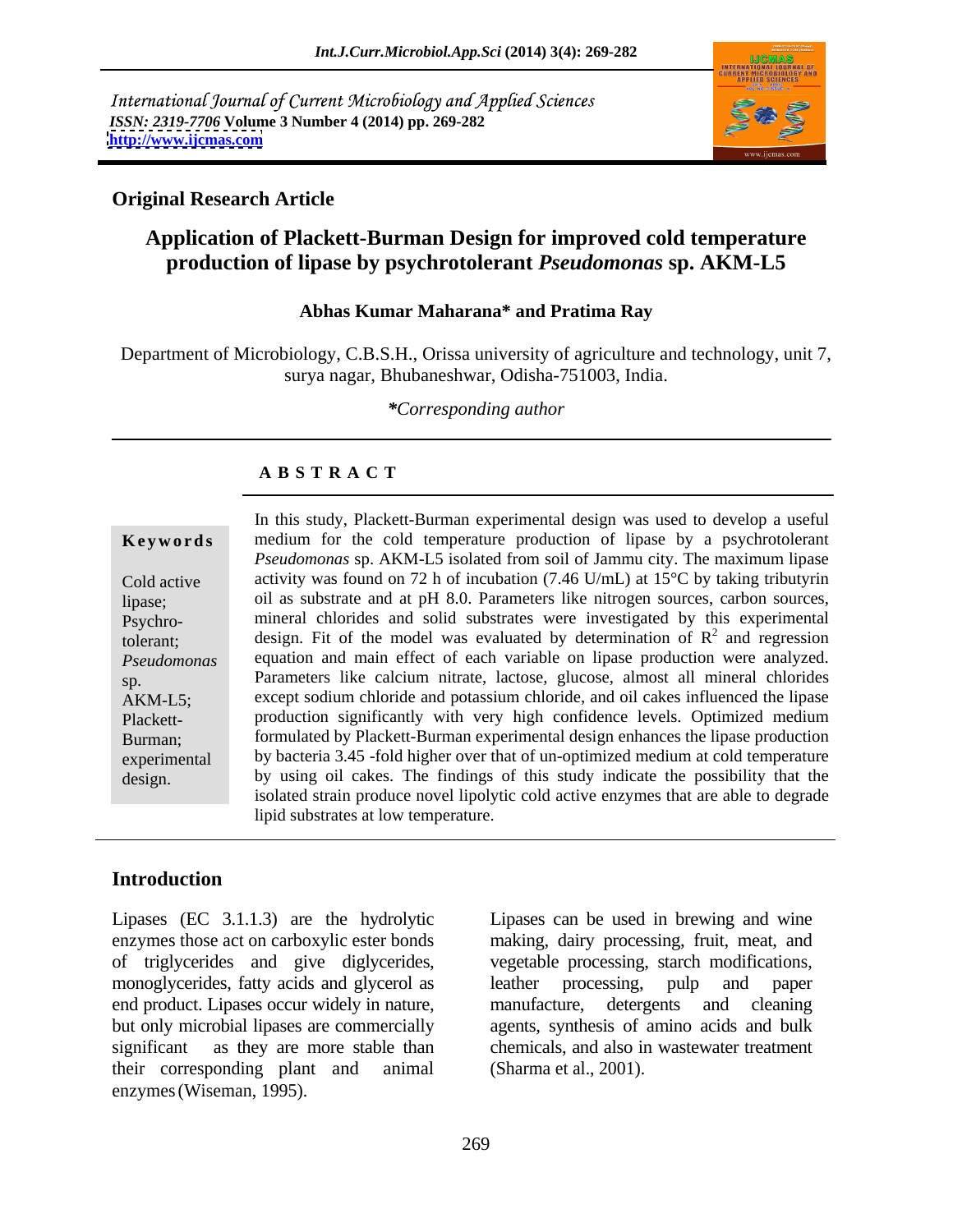Among the bacterial isolates more work is active lipase production by psychrotolent focused on lipases from *Pseudomonas*  because of their versatility, stability and reactivity (Gao et al., 2000). Many researches were done on *Pseudomonas*  lipase (Andersson, 1980; Aoyama et al., 1988; Tan et al., 1996; Choo et al., 1998; Dieckelmann et al., 1998; Rashid et al., The studied cold active lipase producing 2001; Alquati et al., 2002) by taking refrigerated food(Andersson, 1980), milk (GenBank Accession Number KF649130) samples (Dieckelmann et al., 1998), Alaskan soil (Choo et al., 1998) and 432' 483'' N latitude and 74° 522' 123'' E). subterranean environment (Rashid et al., Screening for lipase production was done  $2001$ ) as sources but there was a little work by taking tributyrin agar medium where the source was soil samples from incubated at 15°C for 72-96 h (Maharana sub-tropical Jammu region with the aim of production of cold active lipase.  $\qquad \qquad \text{ culture} \quad \text{in} \quad \text{nutrient} \quad \text{broth} \quad \text{medium.}$ 

Several of factors are regulating the enzyme activity in a production medium. Traditionally workers were acquainted **Lipase production by submerged** with 'one factor at a time' method of **fermentation** optimization process. But this method has its own limitations like more consumption of time, labor intensive and maximum 250mL Erlenmeyer flasks. Production errors (Tari et al., 2006). To overcome medium used was the slight modification these problems, there are many statistical of mineral salt medium consisting  $(gL^{-1})$ techniques which can be used for effective of yeast extract  $(1.0)$ , NaCl  $(2.0)$ , MgSO<sub>4</sub> and commercially important results.  $(0.4)$ ,  $(NH_4)_2SO_4$   $(0.5)$ ,  $K_2HPO_4$   $(0.3)$ , Plackett-Burman experimental design  $KH_2PO_4$  (0.3), CaCl<sub>2</sub>. 2H<sub>2</sub>O (0.1), gum (PBD) is a tool to improve quality control arabic  $(2.0)$ , NaNO<sub>3</sub>  $(0.5)$  and  $0.5\%$  (v/v) processes and product by minimizing the tributyrin oil with pH 8.0 (Lee et al., wastage of time and money and limited 1999). Production was done at cold number of experiments with efficient estimation. Analysis of PBD enlightens activity was determined from supernatant the most important factors by eliminating collected by samples in the interval of 24 h the inhibitors from production medium, after centrifugation at 12,000 rpm for 20 which ultimately enhance the product min at  $4^{\circ}$ C. production and formulation of new media. The former method was unable to **Lipase production by solid state** distinguish the effects of all factors which **fermentation** can be done by PBD even if there was a little effect. The present study used PBD for production optimization of different carbon and nitrogen sources, mineral carbon and nitrogen sources, mineral at  $70\pm2\degree$ C for 24 h. The dried slices were

*Psedomonas* sp. AKM-L5.

# **Materials and Methods**

## **Lipase producing isolate**

bacterium *Psedomonas* sp. AKM-L5 was isolated from soil of Jammu city (32° by taking tributyrin agar medium and Ray, 2013). Twenty four hour old culture in nutrient broth incubated at 15°C was taken as inoculum for the production of lipase.

#### **Lipase production by submerged fermentation**

Lipase production was done by using  $-1$  $)$  $KH_2PO_4$  (0.3), CaCl<sub>2</sub>. 2H<sub>2</sub>O (0.1), gum arabic  $(2.0)$ , NaNO<sub>3</sub>  $(0.5)$  and  $0.5\%$   $(v/v)$ temperature i.e. 15°C for 72 h and lipase min at  $4^{\circ}$ C.

### **Lipase production by fermentation**

chlorides and solid substrates for cold grounded and sieved through standardSolid substrates were collected and sliced. Then it was spread on trays and oven dried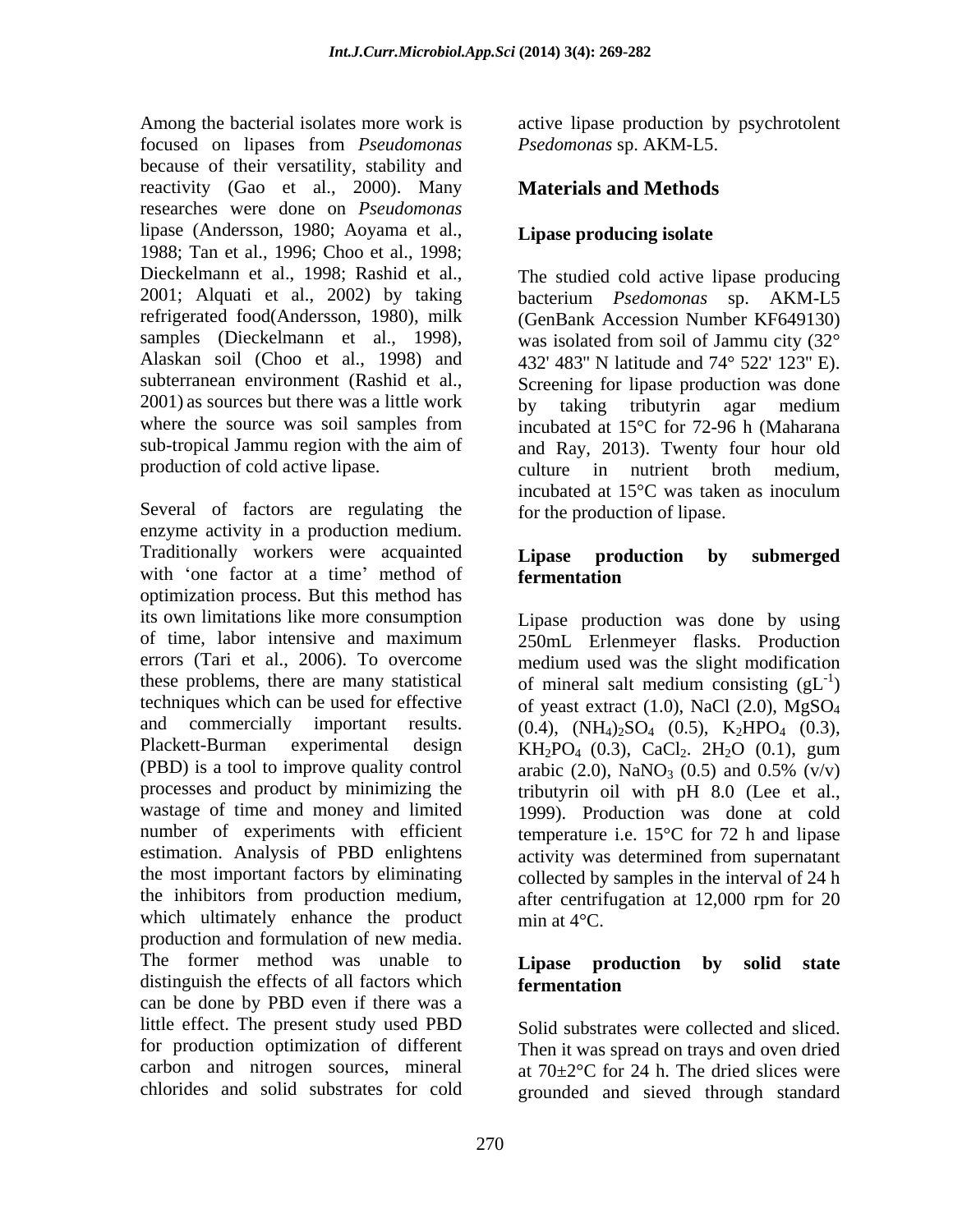mesh sieves to obtain particles ranging in The lower  $(-1)$  and higher  $(+1)$  level of size from 200-2400  $\mu$ m, and stored in polyethylene bags at room temperature  $(30\pm2\degree C)$  until use (Singh et al., 2012). Burman experimental design is based on For production of lipase solid substrates with the above mentioned mineral salt medium was used having moisture content 75% and 10% inoculum  $(1.4\times10^{7})$ 

Lipase activity was measured spectro- were conducted in triplicates and averages photometrically using p-nitrophenyl of the results were taken as the response. palmitate (Sigma-Aldrich Co.) as substrate and formation of p-nitrophenol **Statistical analysis** was measured at 400 nm (Gupta et al., 2002). Slight modification was done by All the above experiments were incubating the reaction mixture at 15°C for statistically analyzed by regression tool 30 min. One unit of lipase activity is present in Microsoft Office Excel 2007 for defined as the amount of enzyme releasing coefficient determination, t-value,  $R^2$  and one micromole of p-nitrophenol per adjusted  $R^2$  and p-value. Factors having minute per milliliter under assay over 95% confidence level were condition. considered to be highly significant effect mean since the obser measure of the lower (-1) and higher (+1) and higher (+1) and higher (-1) and higher (-1) and higher (-1) and higher (-1) and higher (-1) and higher (-1) and higher (-1) and higher (-1) and higher (-1

To optimize lipase production by were insignificant. Pseudomonas sp. AKM-L5 Plackett- Burman statistical experimental Design **Results and Discussion** (PBD) was used (Plackett and Burman, 1946). The main effect of each variable on **Evaluation of optimum incubation** lipase activity was calculated by using the following:

The positive value of effect of variable chlorides and various solid substrates were inoculum added for production was 5%

each variable was given in respective tables for each parameters. Plackett the first order polynomial model:

$$
\mathbf{Y} = \beta_0 + \Sigma \beta_i \mathbf{X}_i \tag{2}
$$

CFU/mL). Where, Y is the response (lipase activity), **Lipase Assay** coefficient, and  $X_i$  is the level of the  $\beta_0$  is the model intercept,  $\beta_i$  is the linear is the linear is the level of the independent variable. All experiments

## **Statistical analysis**

**Fractional factorial design**  having 70-95% confidence level were All the above experiments were 2 and and over 95% confidence level were on lipase production where as factors consider to be effective otherwise factors were insignificant.

# **Results and Discussion**

### **Evaluation of optimum incubation period for lipase production**

Main effect =  $[\Sigma Y_{(+)} / n_{(+)}]$  -  $[\Sigma Y_{(-)} / n_{(-)}]$  (1) AKM-L5 was investigated for the better indicates there will be a significant maximum activity was shown on 72 h of influence at the high concentration of the incubation (7.46 U/mL) at 15°C by using component and negative value shows the tributyrin oil as substrate. After that there impact will be more at low concentration was a slight fall of lipase activity which of the medium component. Parameters like may be due to lack of nutrients and carbon sources, nitrogen sources, mineral changes in medium pH (Fig. 1). The The psychrotolerant *Pseudomonas* sp. production of lipase in varied incubation period from 12-96 h which revealed that inoculum added for production was 5%  $(1.1\times10^7 \text{ CFU/mL})$ . There was a positive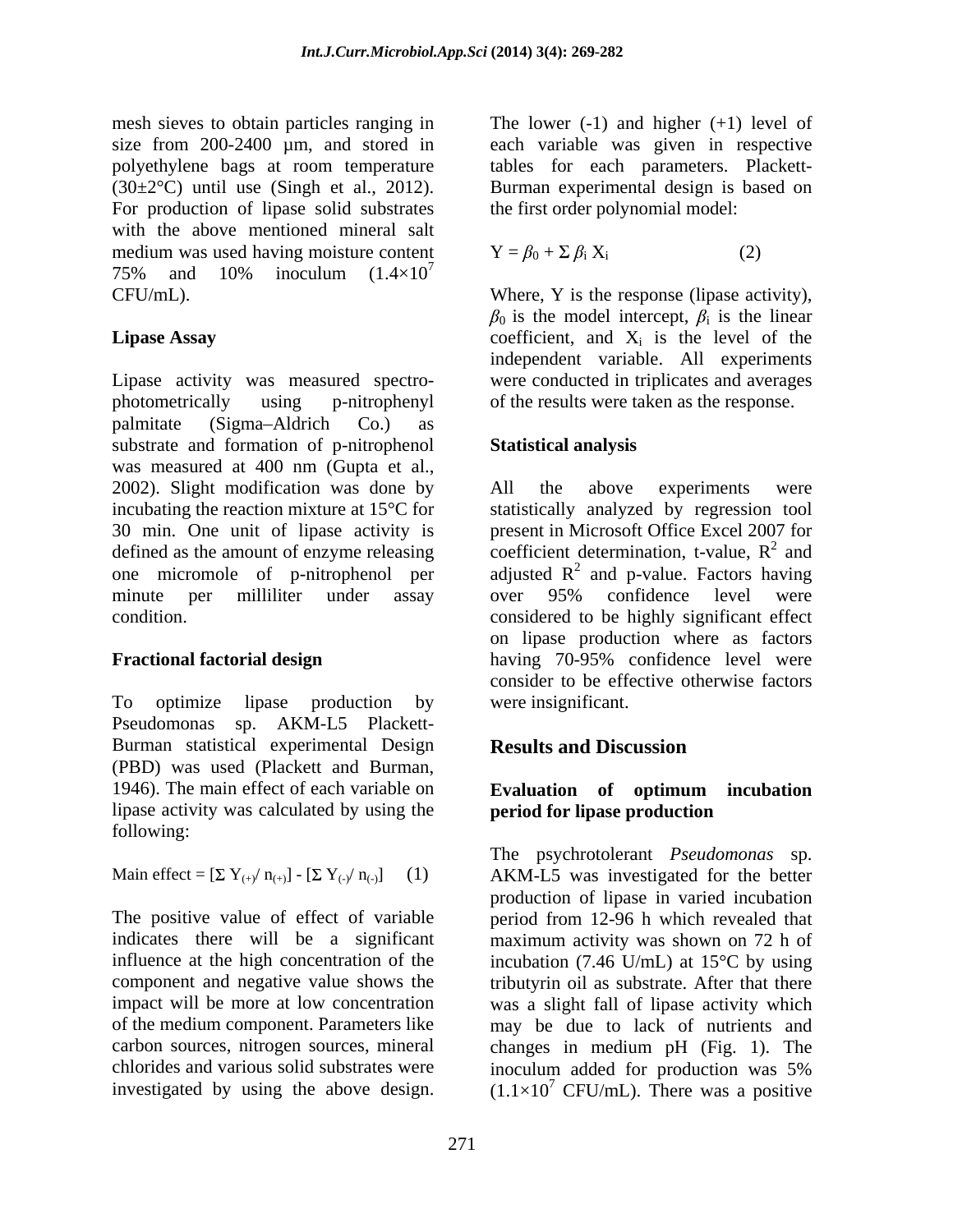and significant correlation among the variations were not satisfactorily explained incubation period and lipase activity (r by this model. The regression equation =0.96) and they were significantly differ at 0.05 probability level. For all the other experiments 72 h was taken as optimum incubation period for the given bacteria to produce cold active lipase. Another work was done on *Pseudomonas* sp. for lipase production at 30°C where maximum activity was shown on 72 h of incubation  $p$  peptone, X4 is NaNO<sub>3</sub> and X6 is Ca period (Tembhurkar et al., 2012). Besides many workers reported varied optimum

In this experiment, a total of 12 two levels each i.e., ' $+1$ ' denotes 5.0 g/L responses was given in Table 1. The influences in each runs. The Pareto graph (Fig. 2) showed the main effect of all nitrogen sources on lipase activity calculated from the Equation-1. The maximum effect was given by calcium A total of 12 experiments (in triplicates) nitrate among all the others. Positive value were conducted by taking six carbon shows the significant effect was due to sources having two levels each i.e.,  $-1$ high level of the variables and vice versa. denotes 2.0 g/L and  $+1$  denotes 10.0 g/L Statistical analysis revealed that only of the variables in production medium. calcium nitrate has highly significant The experimental matrix with their effect having 99.99% confidence level observed and predicted responses was (Table 2). Fit of the model was evaluated given in Table 3. The variation in lipase by determination of  $R^2$  and regression<br>equation. This model gave a high  $R^2$  value equation. This model gave a high  $\overline{R}^2$  value showing the significant influences in each of 98.85% and adjusted  $R^2$  value of runs. The Pareto graph (Fig. 3) showed the 97.48% for lipase activity. The high value of determination of coefficient (0.9885) activity. The maximum effect wasgiven

was formulated by the significant variables coefficients into Equation-2.

$$
Y=3.5151+0.0628(X3)+0.0741(X4)+0.95X6)
$$
\n(3)

Where, Y is lipase activity in U/mL, X3  $(NO<sub>3</sub>)<sub>2</sub>$ .4H<sub>2</sub>O with their coefficients.

incubation period for lipase production Here inorganic nitrogen sources are better where various medium composition and stimulants for lipase production rather than isolates were concerned. organic nitrogen sources, which were also **Influence of different nitrogen sources**  Tembhurkar et al (2012) while working on experiments (in triplicates) were 70%) were omitted from the regression conducted by taking six variables having equation. Another work reported about a and '-1' denotes 1.0 g/L of the variables in palm Kernal cake where organic nitrogen production medium. The experimental sources were best over inorganic nitrogen matrix with their observed and predicted sources (Imandi et al., 2010) and the same variation in lipase activity was varied from where *Pseudomonas fluorescens* produce 4.65 to 9.38 U/mL showing the significant lipase at 30°C by using olive oil as in accordance with the results of *Pseudomonas* sp. The variables having insignificant effect (confidence level < fungal lipase by solid state fermentation of was reported by Rajendran et al (2007) substrates.

## **Influence of different carbon sources**

<sup>2</sup> and regression activity was varied from 6.62 to 11.2U/mL indicates that only about 1.15% of the total by lactose among all the others. Statisticalmain effect of all carbon sources on lipase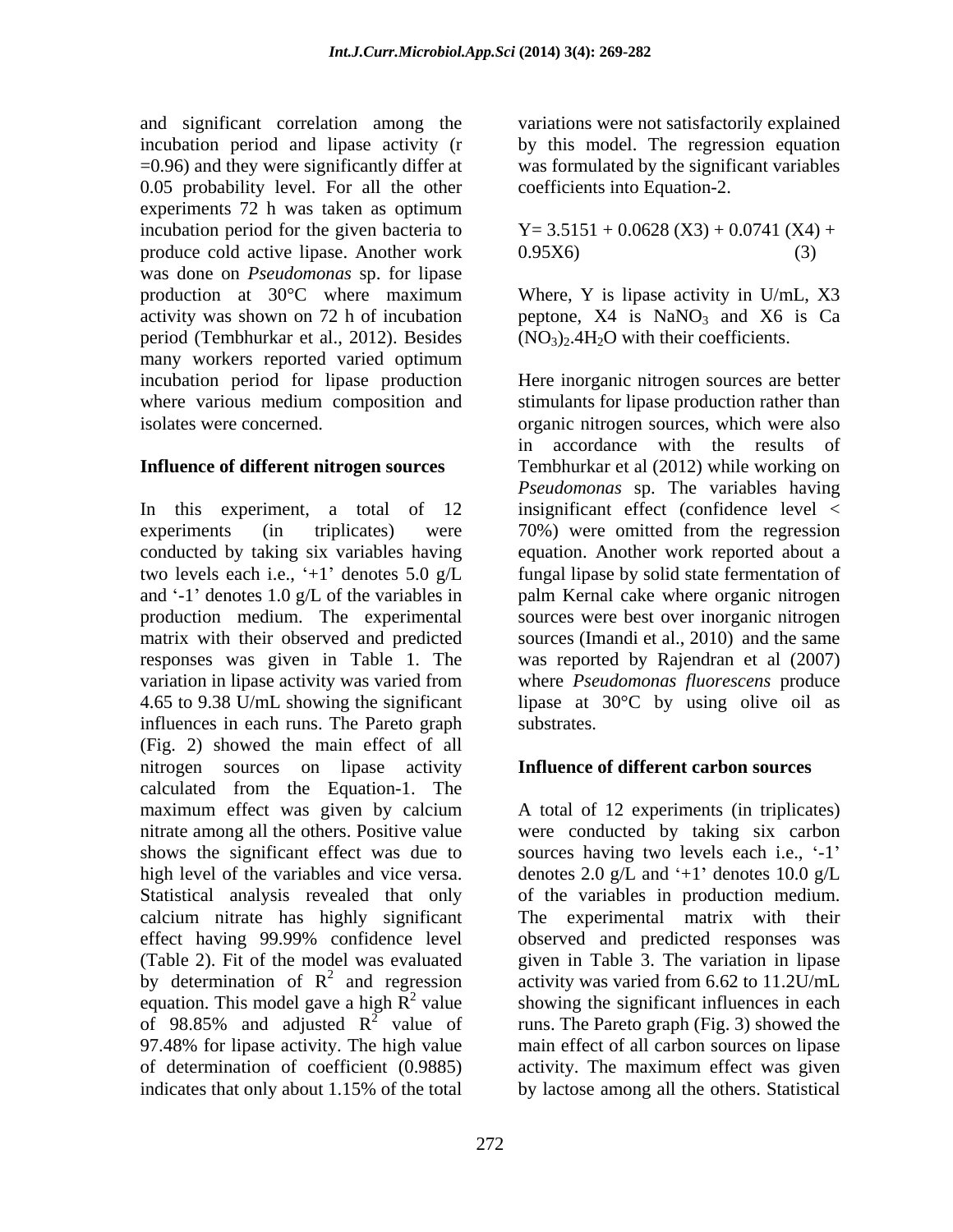analysis revealed that only lactose has runs. The Pareto graph (Fig. 4) showed the highly significant effect having 99.99% confidence level (Table 4). Fit of the lips activity. The maximum effect was model was evaluated by determination of given by MnCl<sub>2</sub>.4H<sub>2</sub>O among other  $R<sup>2</sup>$  and regression equation. This model variables. Positive value shows the gave a high  $R^2$  value of 97.61% and<br>adjusted  $R^2$  value of 94.73% for lipase adjusted  $R^2$  value of 94.73% for lipase vice versa. Statistical analysis revealed activity. The high value of determination that only  $MnCl<sub>2</sub>.4H<sub>2</sub>O$  has highly of coefficient (0.9761) indicates that only significant effect having 99.73% about 2.39% of the total variations were confidence level (Table 6). Fit of the not satisfactorily explained by this model. model was evaluated by determination of The regression equation was formulated  $R^2$  and regression equation. This model by the significant variables coefficients gave  $R^2$  value of 95.98% and adjusted  $R^2$ into Equation-2. value of 91.16% for lipase activity. The

Where, Y is lipase activity in U/mL, X1, X2, X4, X5 and X6 are glucose, xylose, sucrose, maltose and lactose respectively with their coefficients. Equation revealed  $0.2263(X5) - 0.3578(X6)$  (5) that there is an increase of lipase activity with increase in lactose and glucose Where, Y is lipase activity in U/mL, X3, concentration in production medium.  $X4$ ,  $X5$  and  $X6$  are CaCl<sub>2</sub>, MnCl<sub>2</sub>.4H<sub>2</sub>O, Imandi and coworkers reported that  $MgCl_2$ , and  $BaCl_2.2H_2O$  respectively with glucose affects a lot in lipase production in spite of lactose which showed negative response for fungal lipase production Minerals were essential for bacterial (Imandi et al., 2010). The present study growth and lipase production. Here results was not in accordance with the mentioned showed except KCl and NaCl all other work. variables were affecting lipase production

were conducted by taking six variables lips having two levels each i.e., '-1' denotes fluorescens. 1.0 g/L and  $+1$  denotes 5.0 g/L of the variables in production medium. The experimental matrix with their observed and predicted responses was given in Table 5. The variation in lipase activity conducted by taking six variables having was varied from 4.49 to 10.25 U/mL two levels each i.e., '-1' denotes 0.5 and showing the significant influences in each  $+1$  denotes 1.0 g/experiment of the

<sup>2</sup> value of 97.61% and significant effect was due to high level and value of 94.73% for lipase vice versa. Statistical analysis revealed  $Y= 6.4562 + 0.0875 (X1) - 0.0686 (X2)$  - (0.9598) indicates that 4.02% of the total 0.0484 (X4) - 0.0371 (X5) + 0.4651 (X6) variations were not satisfactorily explained<br>(4) by this model. The regression equation main effect of all mineral chlorides on lipase activity. The maximum effect was variables. Positive value shows the that only  $MnCl<sub>2</sub>.4H<sub>2</sub>O$  has highly significant effect having 99.73% value of 95.98% and adjusted  $R^2$ 2 value of determination of coefficient (0.9598) indicates that 4.02% of the total variations were not satisfactorily explained by this model. The regression equation was formulated by the significant variables coefficients into Equation-2.

> $Y= 4.8452 + 0.2049(X3) + 0.6295(X4) +$  $0.2263(X5) - 0.3578(X6)$

**Influence of different mineral chlorides** present study is not in accordance with the A total of 12 experiments (in triplicates)  $CaCl<sub>2</sub>$  and  $MnCl<sub>2</sub>$ .4H<sub>2</sub>O drastically affect their coefficients. Minerals were essential for bacterial by *Pseudomonas* sp. AKM-L5. The study of Rajendran et al (2007) where both production by *Pseudomonas fluorescens.* 

### **Influence of different solid substrates**

A total of 12 runs (in triplicates) were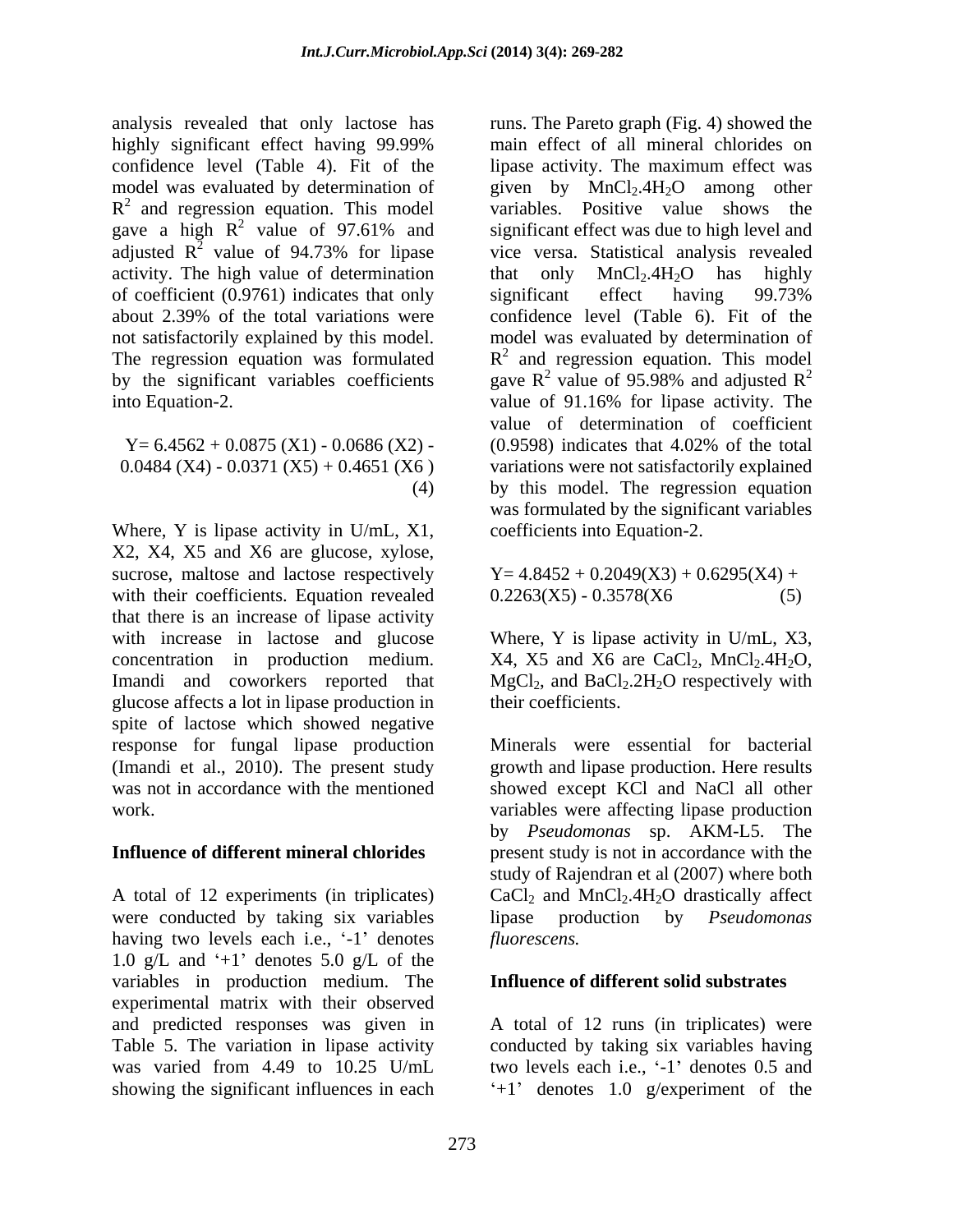variables in production medium. The parameters (p< 0.05) with mineral salt experimental matrix with their observed medium as described earlier. There was and predicted responses was given in Table 7. The variation in lipase activity sources used where high fold 3.45 was was varied from 7.9 to 23.11 U/mL observed in case of solid substrates (Table showing the significant influences in each runs. The Pareto graph (Fig. 5) showed the to the production medium influences the main effect of all substrates on lipase activity. The maximum effect was given by this model. The regression equation

 $Y = -7.2106 + 8.4384 (X1) + 12.835 (X2)$ 

and X3= teal oil cake and X5= wood cosmetics, food production, waste

# **Production of lipase by optimized**

Production of lipase was determined by taking all significantly affecting

significant fold increase with the various observed in case of solid substrates (Table 9). Results revealed that additional sources lipase activity significantly.

by ground nut oil cake among all. Positive It can be conclude from the above study value shows the significant effect was due that Plackett-Burman experimental design to high level and vice versa. Statistical was found appropriate tool to enhance analyses revealed that coconut oil cake, production of lipase by *Pseudomonas* sp. ground nut oil cake, Teal oil cake have AKM-L5. The variables having much highly significant effect having 99.74%, impact on lipase production were Ca 99.96%, 95.09% confidence levels  $(NO<sub>3</sub>)<sub>2</sub>$ .4H<sub>2</sub>O, lactose, MnCl<sub>2</sub>.4H<sub>2</sub>O and respectively (Table 8). Fit of the model ground nut oil cake. Besides there was a was evaluated by determination of  $R^2$  and negative impact of BaCl<sub>2</sub>.2H<sub>2</sub>O in lipase regression equation. This model gave  $R^2$  production which reduces the lipase value of 95.75% and adjusted  $R^2$  value of activity in medium therefore, it is better to 90.64% for lipase activity. This value of be eliminated. Among all the sources, determination of coefficient (0.9575) solid substrates were regarded as better indicates that about 4.25 % of the total variations were not satisfactorily explained Regression equations were made by taking was formulated by the significant variables level (above 70%) but it can be modified if coefficients into Equation-2. p< 0.05 is considered by eliminating the when fold increase is concerned. all the results having higher confidence factors having below 95%.

 $+3.927(X3) + 2.601(X5$  (6) The uniqueness of the present study was Where,  $Y =$  lipase activity (U/mL),  $X1 =$  lipase was the important tool in various coconut oil cake, X2= ground nut oil cake, fields like pharmaceutical preparations, chips. It can be concluded from equation - management and also detergent making 6 that high level of all above factors will for cold washing of delicate clothes. These increase the responses (lipase activity) experimental outcomes can be used for significantly. high production of cold active lipase **conditions** a new idea to the experimenters for better the production temperature. Cold active cosmetics, food production, waste applied in varied industries and biotechnological purposes and it will give use.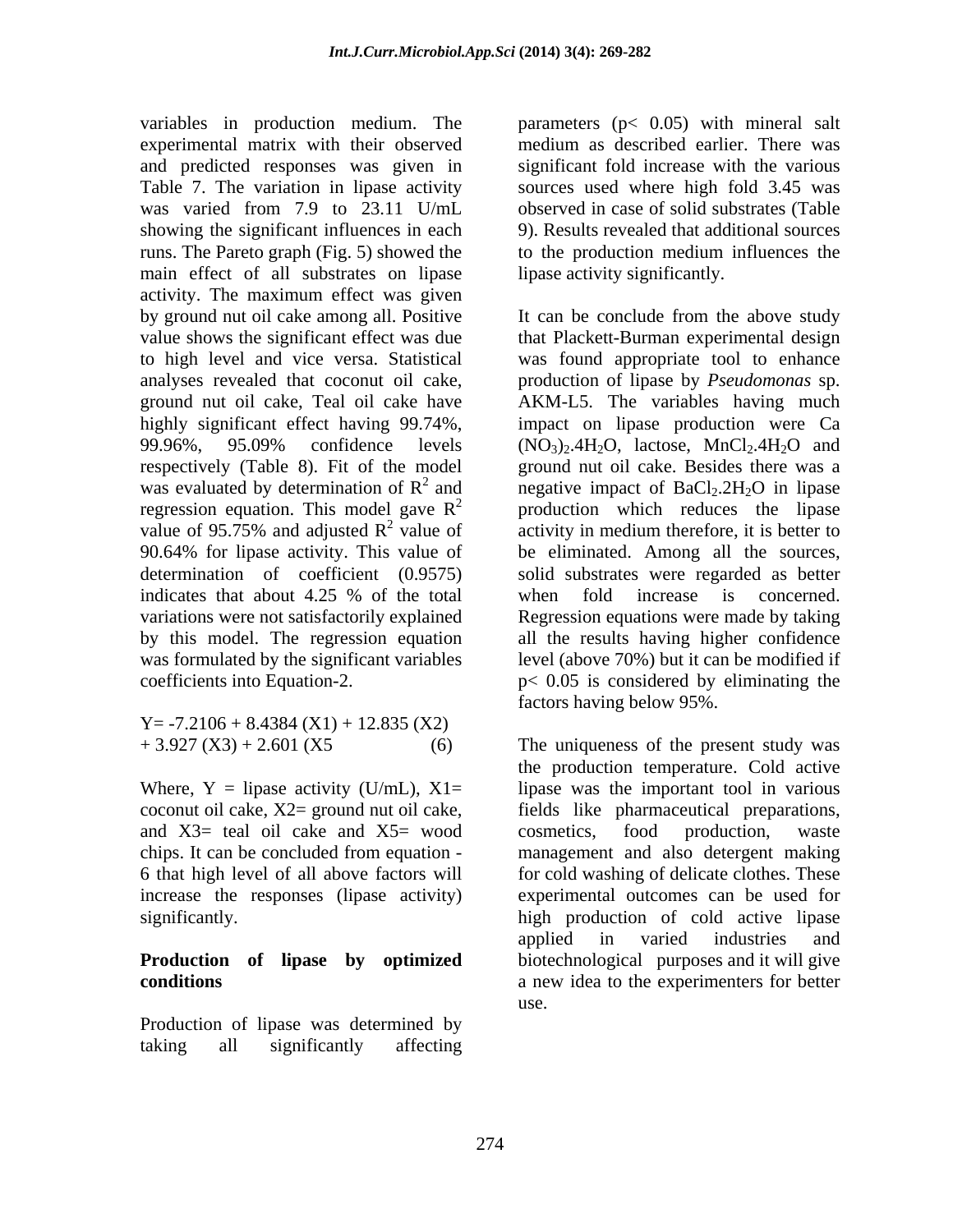

**Figure.1** Effect of incubation period on lipase activity





**Figure.3** Pareto graph showing effect of various carbon sources on lipase production based on the observation of PBD

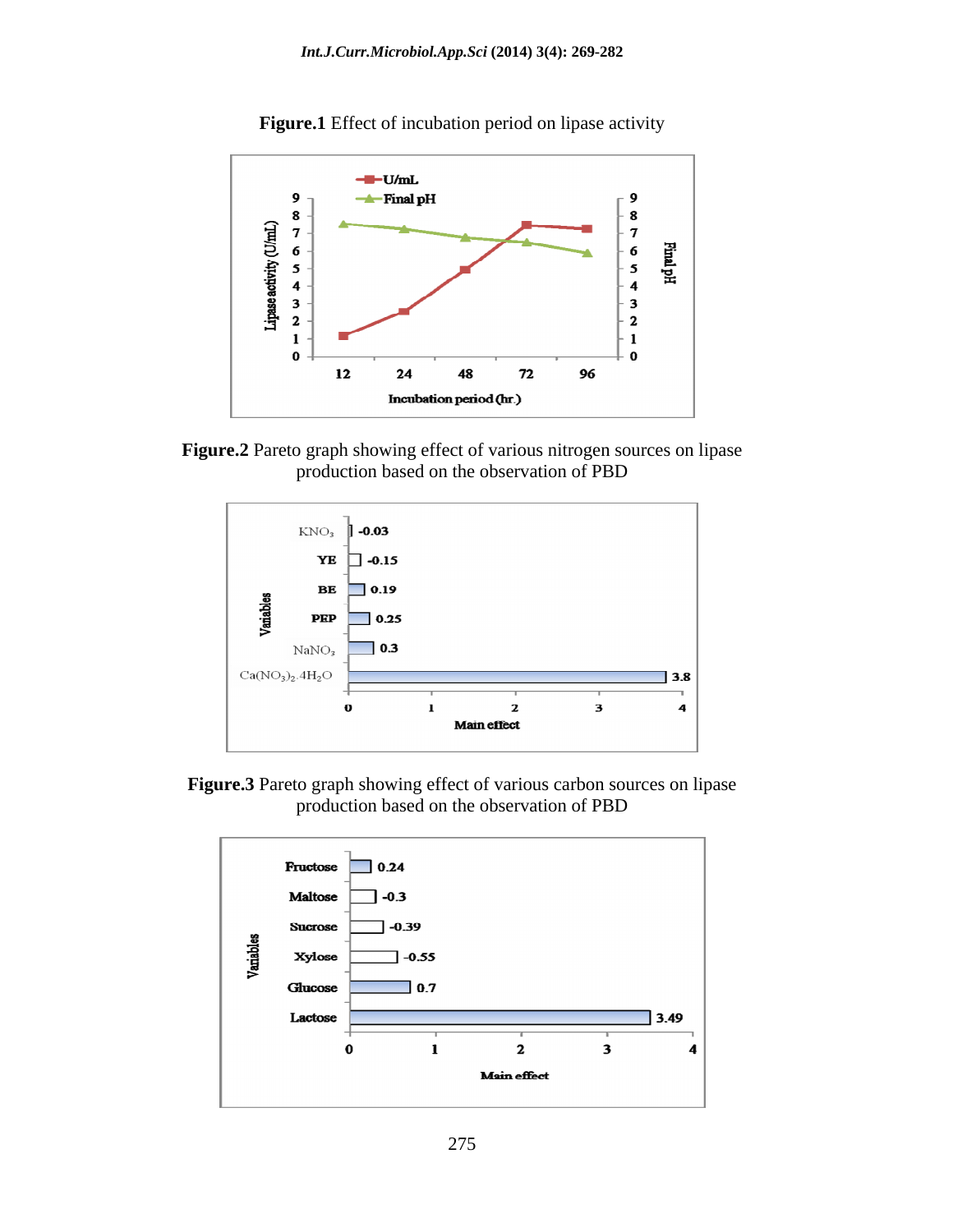



**Figure.5** Pareto graph showing effect of various solid substrates on lipase production based on the observation of PBD

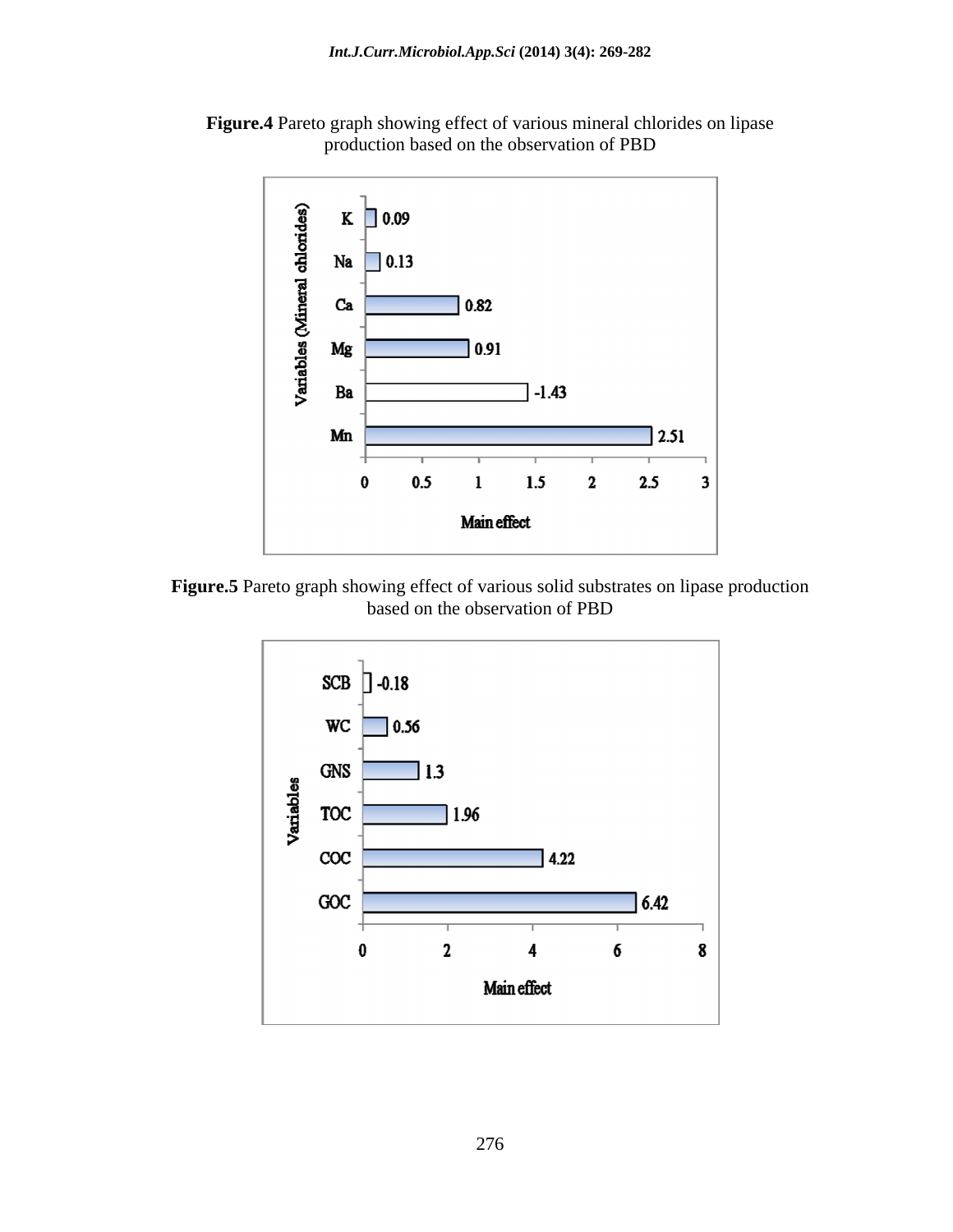|                |    |    |    | Variables (g/L)                                          |    |                                                        | Lipase activity $(U/mL)^b$      |      |
|----------------|----|----|----|----------------------------------------------------------|----|--------------------------------------------------------|---------------------------------|------|
| Run –<br>order | X1 | X2 | X3 | X4<br>$YE^*$ BE* PEP* NaNO <sub>3</sub> KNO <sub>3</sub> | X5 | $X6$<br>Ca(NO <sub>3</sub> ) <sub>2</sub> .4<br>$H_2O$ | Observed <sup>a</sup> Predicted |      |
|                |    |    |    |                                                          |    |                                                        | 4.99                            | 4.71 |
|                |    |    |    |                                                          |    |                                                        | 4.96                            | 4.94 |
|                |    |    |    |                                                          |    |                                                        | 4.9                             | 5.01 |
|                |    |    |    |                                                          |    |                                                        | 8.47                            | 8.8  |
|                |    |    |    |                                                          |    |                                                        | 4.89                            | 4.91 |
| $\sqrt{2}$     |    |    |    |                                                          |    |                                                        | 8.79                            | 8.66 |
|                |    |    |    |                                                          |    |                                                        | 9.38                            | 9.14 |
| -8             |    |    |    |                                                          |    |                                                        | 4.89                            | 5.12 |
| $\Omega$       |    |    |    |                                                          |    |                                                        | 8.98                            | 8.66 |
| 10             |    |    |    |                                                          |    |                                                        | 8.13                            | 8.22 |
| 11             |    |    |    |                                                          |    |                                                        | 8.32                            | 8.59 |
|                |    |    |    |                                                          |    |                                                        |                                 |      |
| 12             |    |    |    |                                                          |    |                                                        | 4.65                            | 4.60 |

**Table.1** PBD matrix for screening of various nitrogen sources for lipase production

<sup>a</sup>The observed values were mean of triplicates.

\*YE, Yeast extract, BE, Beef extract, PEP, Peptone<br>  $\rm{b}^{\rm b}$  r= 0.99 (p< 0.05)

| Table.2<br>`PBD<br><b>C</b> Statistical analysis of F<br>Nitrogen sources) |
|----------------------------------------------------------------------------|
|----------------------------------------------------------------------------|

|                     | Lipase activity (U/mL) |          |         |                      |  |  |  |  |
|---------------------|------------------------|----------|---------|----------------------|--|--|--|--|
| Variables           | Coefficient            | t-stat   | p-value | Confidence level (%) |  |  |  |  |
| Intercept           | 3.5151                 | 10.027   | 0.0001  | 99.98                |  |  |  |  |
| ${\it YE}$          | $-0.0366$              | $-0.795$ | 0.4624  | 53.76                |  |  |  |  |
| $\rm BE$            | 0.0471                 | 1.023    | 0.3529  | 64.71                |  |  |  |  |
| PEP                 | 0.0628                 | 1.363    | 0.2308  | 76.92                |  |  |  |  |
| NaNO <sub>3</sub>   | 0.0741                 | 1.608    | 0.1685  | 83.14                |  |  |  |  |
| KNO <sub>3</sub>    | $-0.0084$              | $-0.181$ | 0.8627  | 13.72                |  |  |  |  |
| Ca<br>$(NO3)2.4H2O$ | 0.95                   | 20.627   | 0.0000  | 99.99                |  |  |  |  |

 $R^2$  = 98.85%, adjusted  $R^2$  = 97.48%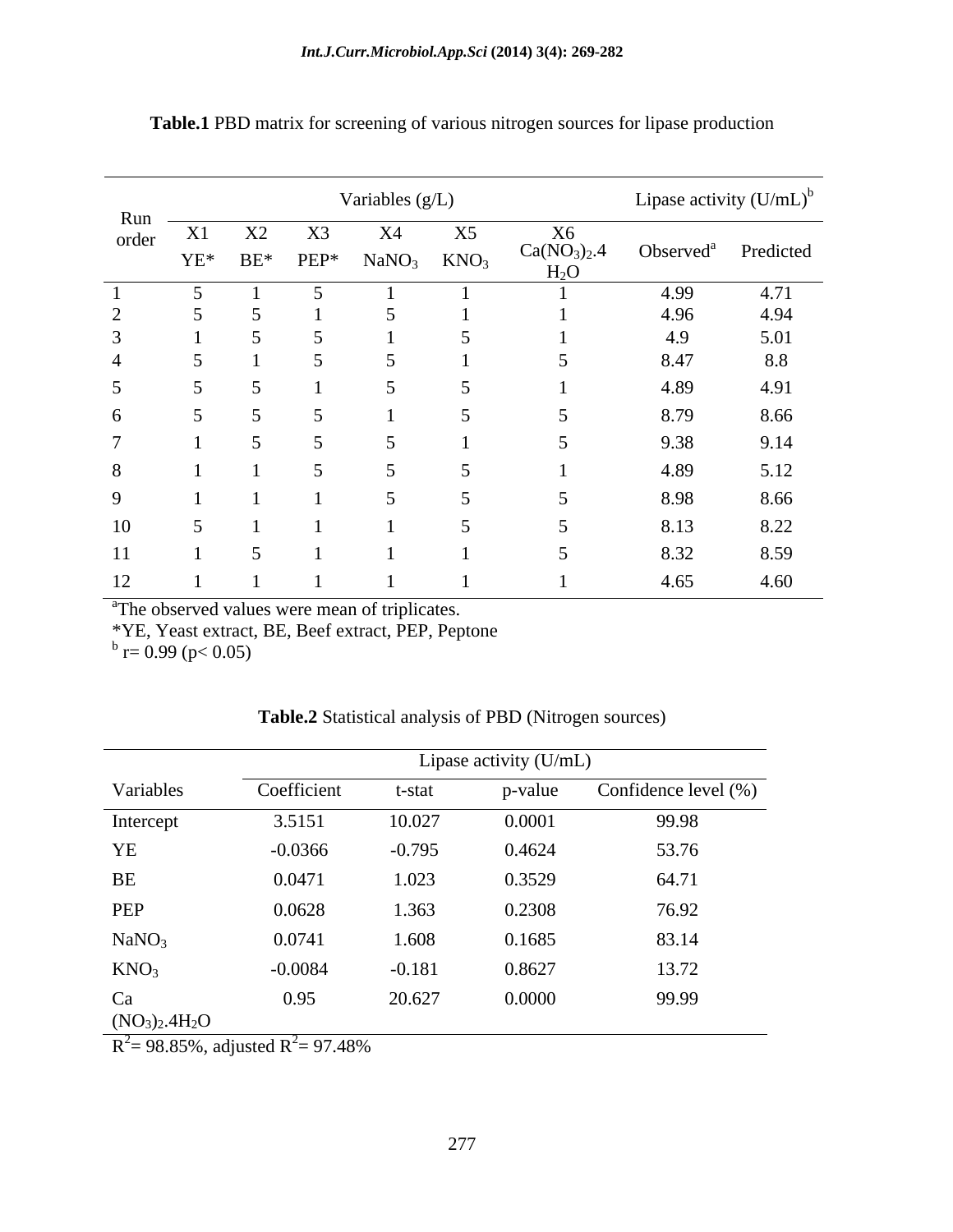|                           |           |    |                                               | Variables (g/L) |           |                    | $(U/mL)^b$                       | Lipase activity |
|---------------------------|-----------|----|-----------------------------------------------|-----------------|-----------|--------------------|----------------------------------|-----------------|
| Run order $\overline{X1}$ |           | X2 | X3<br>Gluc Xylos Fructos Sucros Maltos Lactos | <b>X4</b>       | X5        | <b>X6</b>          | Observe Predicte<br>$\mathbf{u}$ | d               |
|                           | 10        |    |                                               |                 |           |                    | 8.72                             | 8.2             |
| 2                         | 10        | 10 | $\sim$                                        | 10              | $\sim$    | $\sim$             | 6.98                             | 7.02            |
| $\mathfrak{Z}$            | $\sim$    | 10 | 10                                            | $\overline{2}$  | 10        | $\bigcap$<br>∠     | 6.62                             | 6.66            |
| $\overline{4}$            | 10        | ∠  | 10                                            | 10              | $\bigcap$ | 10                 | 11.07                            | 11.31           |
| $5\overline{)}$           | 10        | 10 | 2                                             | 10              | 10        | $\mathcal{D}$<br>↵ | 6.77                             | 6.72            |
| 6                         | 10        | 10 | 10                                            | $\bigcap$       | 10        | 10                 | 10.53                            | 10.85           |
| $\mathbf{z}$              | $\bigcap$ | 10 | 10                                            | 10              | $\bigcap$ | 10                 | 10.03                            | 10.06           |
| 8                         |           |    | 10                                            | 10              | 10        | $\bigcap$<br>∠     | 6.92                             | 6.817           |
| 9                         |           |    | $\sim$                                        | 10              | 10        | 10                 | 10.23                            | 10.07           |
| 10                        | 10        |    | $\bigcap$                                     | $\gamma$        | 10        | 10                 | 11.2                             | 11.16           |
| 11                        | $\sim$    | 10 | $\sim$                                        | $\bigcap$       | $\sim$    | 10                 | 10.59                            | 10.2            |
| 12                        |           |    |                                               |                 |           | $\bigcap$          | 6.66                             | 7.26            |

**Table.3** PBD matrix for screening of various carbon sources for lipase production

<sup>a</sup>The observed values were mean of triplicates.<br>  $\frac{b}{b}$  r= 0.987 (p< 0.05)

|           | Lipase activity (U/mL) |          |         |                      |  |  |  |  |  |
|-----------|------------------------|----------|---------|----------------------|--|--|--|--|--|
| Variables | Coefficient            | t-stat   | p-value | Confidence level (%) |  |  |  |  |  |
| Intercept | 6.4562                 | 13.275   | 0.0000  | 99.99                |  |  |  |  |  |
| Glucose   | 0.0875                 | 2.739    | 0.0408  | 95.92                |  |  |  |  |  |
| Xylose    | $-0.0686$              | $-2.149$ | 0.0843  | 91.56                |  |  |  |  |  |
| Fructose  | 0.0304                 | 0.952    | 0.3847  | 61.52                |  |  |  |  |  |
| Sucrose   | $-0.0484$              | $-1.516$ | 0.1899  | 81.01                |  |  |  |  |  |
| Maltose   | $-0.0371$              | $-1.161$ | 0.2978  | 70.21                |  |  |  |  |  |
| Lactose   | 0.4368                 | 13.681   | 0.0000  | 99.99                |  |  |  |  |  |

**Table.4** Statistical analysis of PBD (Carbon sources)

 $R^2 = 97.61\%$ , adjusted  $R^2 = 94.73\%$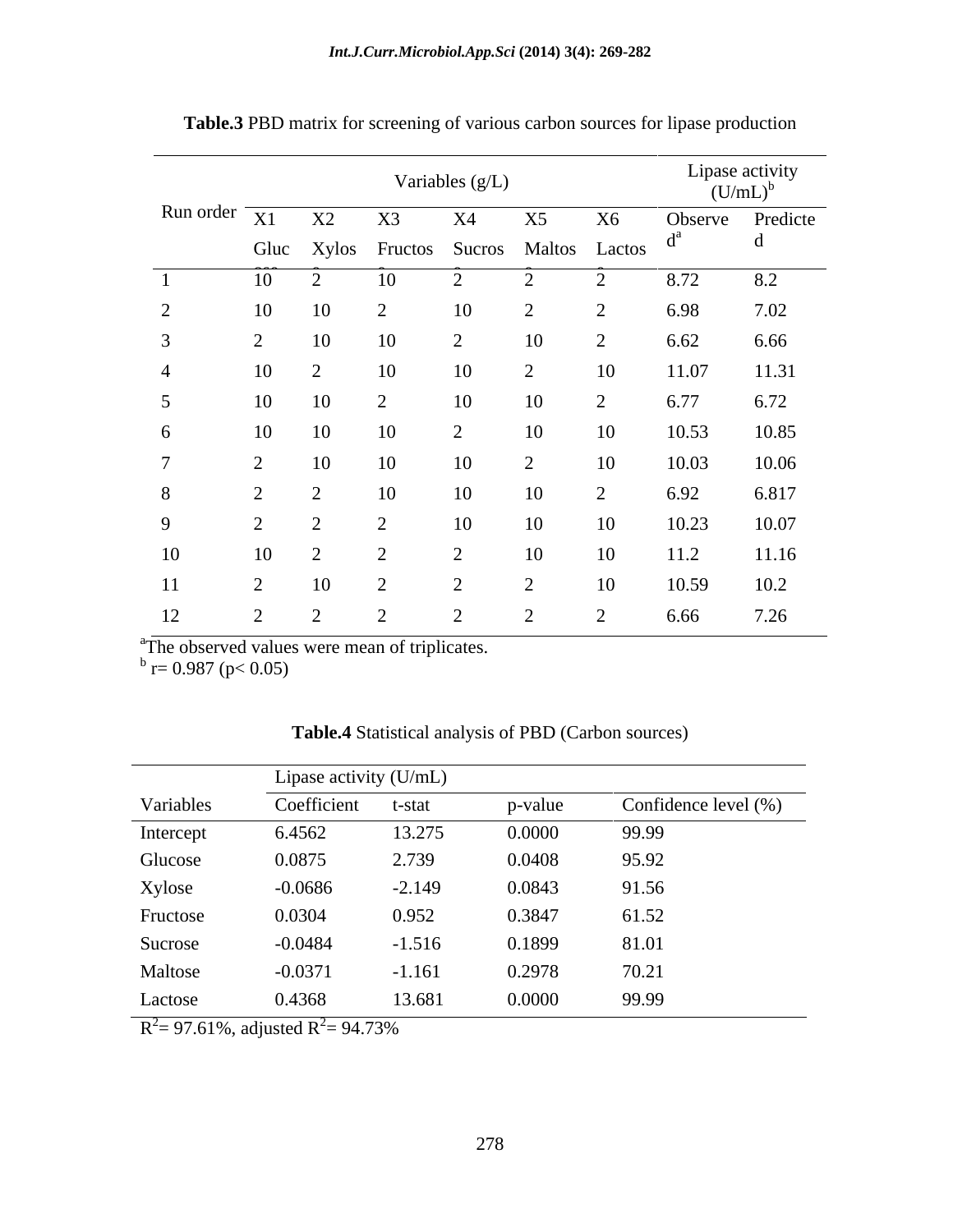|    |                              |             |                   | Variables (g/L)                         |                           |           |       | Lipase activity<br>$(U/mL)^b$   |
|----|------------------------------|-------------|-------------------|-----------------------------------------|---------------------------|-----------|-------|---------------------------------|
|    | Run $\overline{X1}$<br>order | X2          | X3                | X4                                      | X5                        | <b>X6</b> |       | Observed <sup>a</sup> Predicted |
|    | KCl                          | <b>NaCl</b> | CaCl <sub>2</sub> | MnCl <sub>2</sub><br>.4H <sub>2</sub> O | $MgCl2$ BaCl <sub>2</sub> | .2 $H_2O$ |       |                                 |
|    |                              |             |                   |                                         |                           |           | 6.29  | 6.51                            |
|    |                              |             |                   |                                         |                           |           | 8.15  | 8.34                            |
|    |                              |             |                   |                                         |                           |           | 6.9   | 7.45                            |
|    |                              |             |                   |                                         |                           |           | 7.61  | 7.6                             |
|    |                              |             |                   |                                         |                           |           | 9.43  | 9.24                            |
|    |                              |             |                   |                                         |                           |           | 6.65  | 6.11                            |
|    |                              |             |                   |                                         |                           |           | 7.46  | 7.64                            |
| 8  |                              |             |                   |                                         |                           |           | 10.25 | 9.85                            |
|    |                              |             |                   |                                         |                           |           | 7.35  | 7.59                            |
| 10 |                              |             |                   |                                         |                           |           | 4.84  | 5.17                            |
| 11 |                              |             |                   |                                         |                           |           | 4.49  | 4.3                             |
| 12 |                              |             |                   |                                         |                           |           | 5.98  | 5.60                            |

**Table.5** PBD matrix for screening of various mineral chlorides for lipase production

<sup>a</sup>The observed values were mean of triplicates.<br>  $\frac{b}{b}$  r= 0.979 (p< 0.05)

| Table.6<br>i PBD<br><b>Statistical analysis of</b> | (Mineral)<br>chlorides |  |
|----------------------------------------------------|------------------------|--|
|                                                    |                        |  |

|                                      | Lipase activity (U/mL) |         |         |                      |  |  |  |  |  |
|--------------------------------------|------------------------|---------|---------|----------------------|--|--|--|--|--|
| Variables                            | Coefficient            | t-stat  | p-value | Confidence level (%) |  |  |  |  |  |
| Intercept                            | 4.8452                 | 8.839   | 0.0003  | 99.96921             |  |  |  |  |  |
| KCl                                  | 0.0228                 | 0.317   | 0.7642  | 23.57804             |  |  |  |  |  |
| <b>NaCl</b>                          | 0.0317                 | 0.44    | 0.6783  | 32.1662              |  |  |  |  |  |
| CaCl <sub>2</sub>                    | 0.2049                 | 2.847   | 0.0359  | 96.40494             |  |  |  |  |  |
| MnCl <sub>2</sub> .4H <sub>2</sub> O | 0.6295                 | 8.746   | 0.0003  | 99.96763             |  |  |  |  |  |
| MgCl <sub>2</sub>                    | 0.2263                 | 3.144   | 0.0255  | 97.44547             |  |  |  |  |  |
| BaCl <sub>2</sub> .2H <sub>2</sub> O | $-0.3578$              | $-4.97$ | 0.0042  | 99.579               |  |  |  |  |  |

 $R^2$  = 95.98%, adjusted  $R^2$  = 91.16%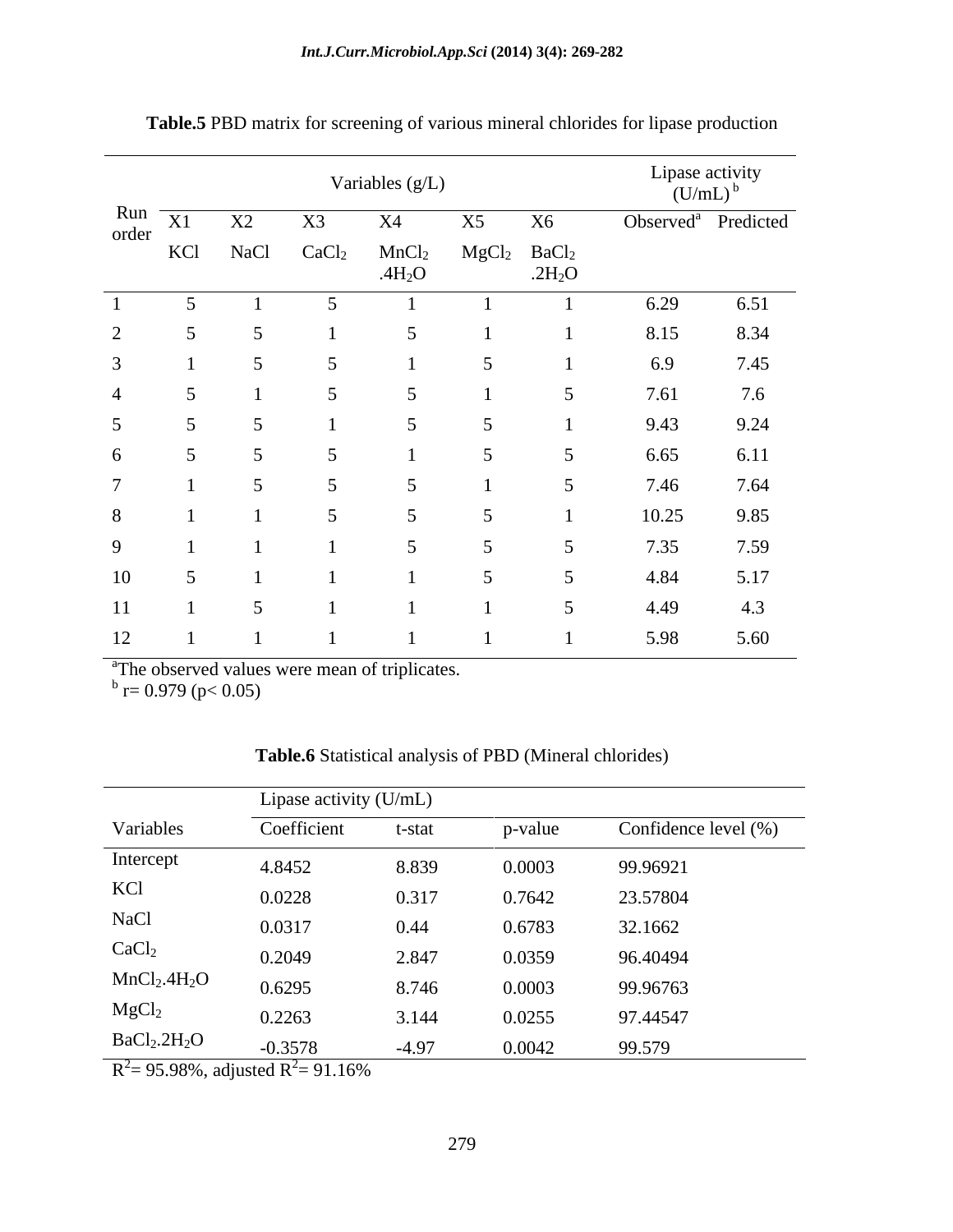| Run                         |            |     | Variables* (gram/experiment) | Lipase activity<br>$(U/mL)^b$ |     |            |                       |           |
|-----------------------------|------------|-----|------------------------------|-------------------------------|-----|------------|-----------------------|-----------|
| order X1                    |            | X2  |                              | <b>X4</b>                     |     | X6         | Observed <sup>a</sup> | Predicted |
|                             | <b>COC</b> |     | GOC TOC                      | <b>SCB</b>                    | WC  | <b>GNS</b> |                       |           |
|                             |            | 0.5 |                              | 0.5                           | 0.5 | 0.5        | 13.73                 | 13.25     |
| $\bigcap$<br>$\overline{a}$ |            |     | 0.5                          |                               | 0.5 | 0.5        | 17.27                 | 17.52     |
| 3                           | 0.5        |     |                              | 0.5                           |     | 0.5        | 15.73                 | 16.75     |
| 4                           |            | 0.5 |                              |                               | 0.5 |            | 13.13                 | 13.63     |
| $\overline{5}$              |            |     | 0.5                          |                               |     | 0.5        | 19.08                 | 18.83     |
| 6                           |            |     |                              | 0.5                           |     |            | 23.11                 | 21.53     |
| $\overline{ }$              | 0.5        |     |                              |                               | 0.5 |            | 15.58                 | 15.83     |
| 8                           | 0.5        | 0.5 |                              |                               |     | 0.5        | 9.85                  | 10.15     |
| 9                           | 0.5        | 0.5 | 0.5                          |                               |     |            | 9.79                  | 8.75      |
| 10                          |            | 0.5 | 0.5                          | 0.5                           |     |            | 11.58                 | 13.15     |
| 11                          | 0.5        |     | 0.5                          | 0.5                           | 0.5 |            | 13.73                 | 14.04     |
| 12                          | 0.5        | 0.5 | 0.5                          | 0.5                           | 0.5 | 0.5        | 7.9                   | 7.07      |

**Table.7** PBD matrix for screening of various solid substrates for lipase production

<sup>a</sup>The observed values were mean of triplicates.

 $b_{r-0.078}$  (p < 0.05)  $\frac{b}{r} = 0.978$  (p< 0.05)

\*COC, coconut oil cake; GOC, ground nut oil cake; TOC, Teal oil cake; SCB, sugarcane bagasse; WC, wood chips; GNS, ground nut shell

|                                       | Lipase activity (U/mL) |          |         |                      |  |  |  |  |
|---------------------------------------|------------------------|----------|---------|----------------------|--|--|--|--|
| Variables                             | Coefficient            | t-stat   | p-value | Confidence level (%) |  |  |  |  |
| Intercept                             | $-7.2106$              | $-2.561$ | 0.051   | 94.94                |  |  |  |  |
| $\mathrm{COC}^*$                      | 8.4384                 | 5.557    | 0.003   | 99.74                |  |  |  |  |
| $GOC*$                                | 12.835                 | 8.453    | 0.0003  | 99.96                |  |  |  |  |
|                                       | 3.927                  | 2.586    | 0.049   | 95.09                |  |  |  |  |
| $\rm{TOC^*}\hspace{-0.5ex}\rm{SCB^*}$ | $-0.3603$              | $-0.237$ | 0.823   | 17.81                |  |  |  |  |
| WC*                                   | 2.601                  | 1.713    | 0.147   | 85.26                |  |  |  |  |
| $GNS^*$                               | 1.1169                 | 0.736    | 0.495   | 50.49                |  |  |  |  |

**Table.8** Statistical analysis of PBD (solid substrates)

 $R^2$  = 95.75%, adjusted  $R^2$  = 90.64%  $2 = 95.75\%$ , adjusted R<sup>2</sup> $= 90.64\%$ 

\*COC, coconut oil cake; GOC, ground nut oil cake; TOC, Teal oil cake; SCB, sugarcane bagasse; WC, wood chips; GNS, ground nut shell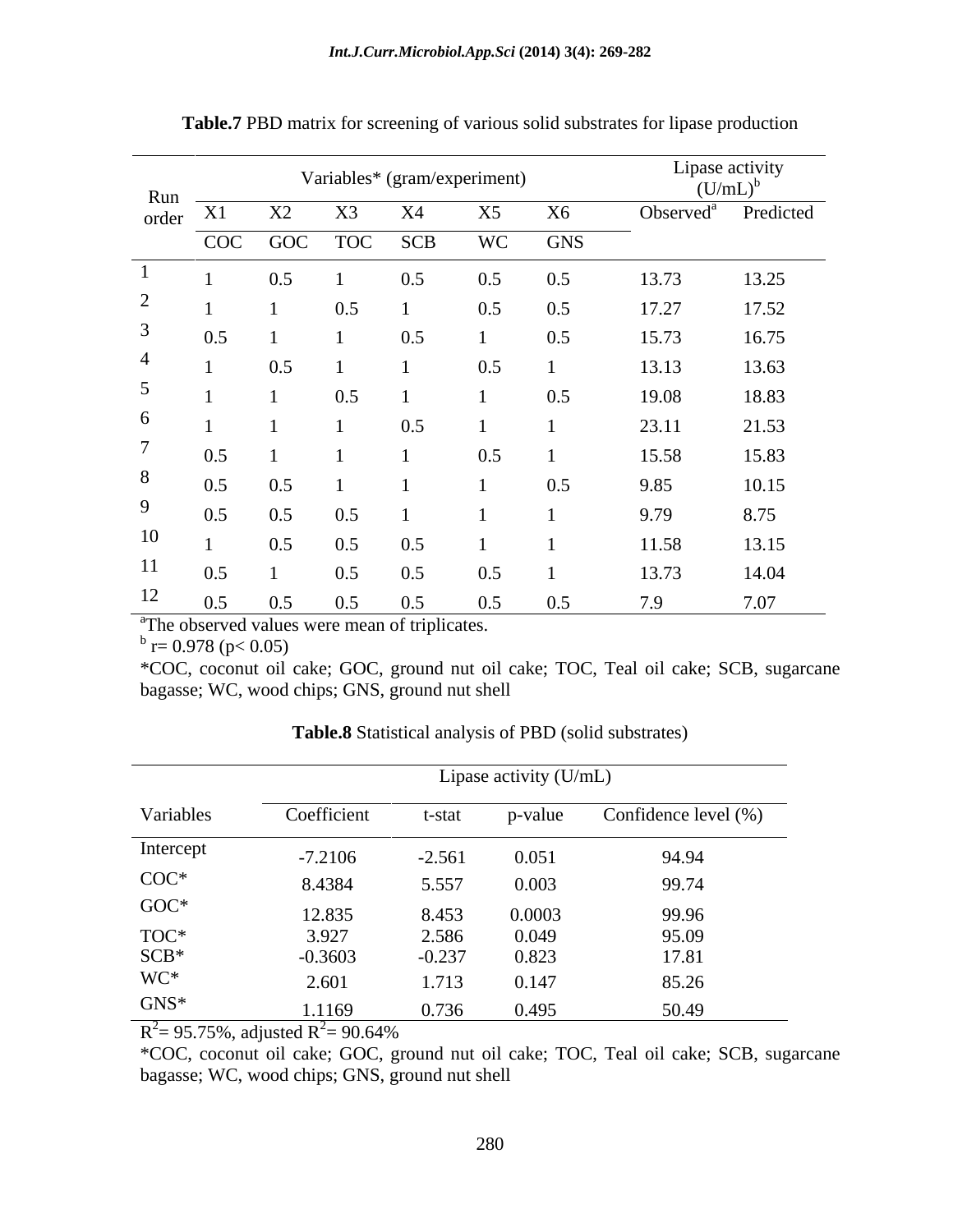|                                       | Variables           |                         |                      |                  |  |  |  |  |  |
|---------------------------------------|---------------------|-------------------------|----------------------|------------------|--|--|--|--|--|
| Parameters                            | Nitrogen<br>sources | Carbon<br>sources       | Mineral<br>chlorides | Solid substrates |  |  |  |  |  |
| Un-optimized <sup>a</sup>             | 7.07                | 7.69                    | 6.76                 | 7.46             |  |  |  |  |  |
| Optimized <sup>b</sup>                | 11.98               | 13.19                   | 14.37                | 25.71            |  |  |  |  |  |
| Fold increase                         | 1.69                | 72<br>$\perp$ . $\perp$ | 2.13                 | 3.45             |  |  |  |  |  |
| <sup>a</sup> Mineral salt medium only |                     |                         |                      |                  |  |  |  |  |  |

**Table.9** Fold increase in lipase activity (U/mL) after PBD experiment

<sup>b</sup>Mineral salt medium with respective significantly activating sources with eliminating inhibitors if any (determined from production experiments)

The authors would like to thank Prof. (Dr.) Bibhuti Bhusan Mishra, Head, Department of Microbiology, C.B.S.H., Orissa *Pseudomonas*: A Novel Lipase from a University of Agriculture and Technology, Bhubaneswar, for the laboratory support.

- Alquati, C., L. De-Gioia, G. Santarossa, L. application to non aqueous enzymatic<br>Alberghina P. Fantucci and Lotti M. catalysis of lipase from a newly Alberghina, P. Fantucci and Lotti M. 2002. The cold-active lipase of *Pseudomonas fragi* : Heterologous modeling. Eur. J. Biochem. 269, 3321- 3328. Anal Biochem. 311, 98-99. **Conveledgment**<br> **Deckelmann**, M., L. A. 564-941.<br> **Deckelmann, M., L. A. Johnson and<br>
buti Bhusan Mishna, Head, Department** lipases from psychrotrophic strains of<br>
Microbiology, C. B.S. H. Orissue Promotocology, and Peyta
- Andersson, R. E., 1980. Microbial lipolysis at low temperatures. Appl Environ Microbiol. 39, 36-40.
- Aoyama, S., N. Yoshida and Inouye, S.<br>1988 Cloning sequencing and *Yarrowia lipolytica* from palm Kernal *Pseudomonas fragi* IFO-12049 in *E.*
- Choo, D.W., T. Kurihara, T. Suzuki, K. psychrotroph, *Pseudomonas* sp. strain  $B11-1$ : Gene Cloning and Enzyme  $ID-1$ <br>Purification and Characterization  $400$ .

**Acknowledgment** Appl Environ Microbiol. 64, 486-491.

- Dieckelmann, M., L. A. Johnson and Beacham, I.R. 1998. The diversity of lipases from psychrotrophic strains of *Pseudomonas*: A Novel Lipase from a highly lipolytic strain of *Pseudomonas fluorescens.* J Appl Microbiol. 85, 527-536.
- **References** Gao, X-G., S-G. Cao and Zhang, K-C. 2000. Production, properties and application to non aqueous enzymatic catalysis of lipase from a newly isolated *Pseudomonas* strain. Enzyme Microb Tech. 27, 74-82.
	- expression, biochemical Gupta, N., P. Rathi and Gupta, R. 2002. characterization and molecular Simplifiedpara-nitrophenyl palmitate assay for lipases and esterases.
	- 1988. Cloning, sequencing and *Yarrowia lipolytica* from palm Kernal expression of the lipase gene from cake (*Elaels guineensis*). Adv Biosci Imandi, S.B., S.K. Karanam and Garapati, H.R. 2010. Optimization of media constituents for the production of lipase in solid state fermentation by *Yarrowia lipolytica* from palm Kernal cake (*Elaeis guineensis*). Adv Biosci Biotech. 1, 115-121.
	- *coli.* FEBS Lett. 242, 36-40. Lee, D.W., Y.S. Koh, K.J. Kim, B.C. Kim, Soda and Esaki N. 1998. A cold-<br>and Ryu, Y. R. 1999. Isolation and adapted lipase on an Alaskan H.J. Choi, D.S. Kim, M.T. Suhastono and Ryu, Y. R. 1999. Isolation and characterization of a thermophilic lipase from *Bacillus thermoleovorans* ID-1. FEMS Microbiol Lett. 179, 393- 400.

Maharana, A. K., and Ray, P. 2013.